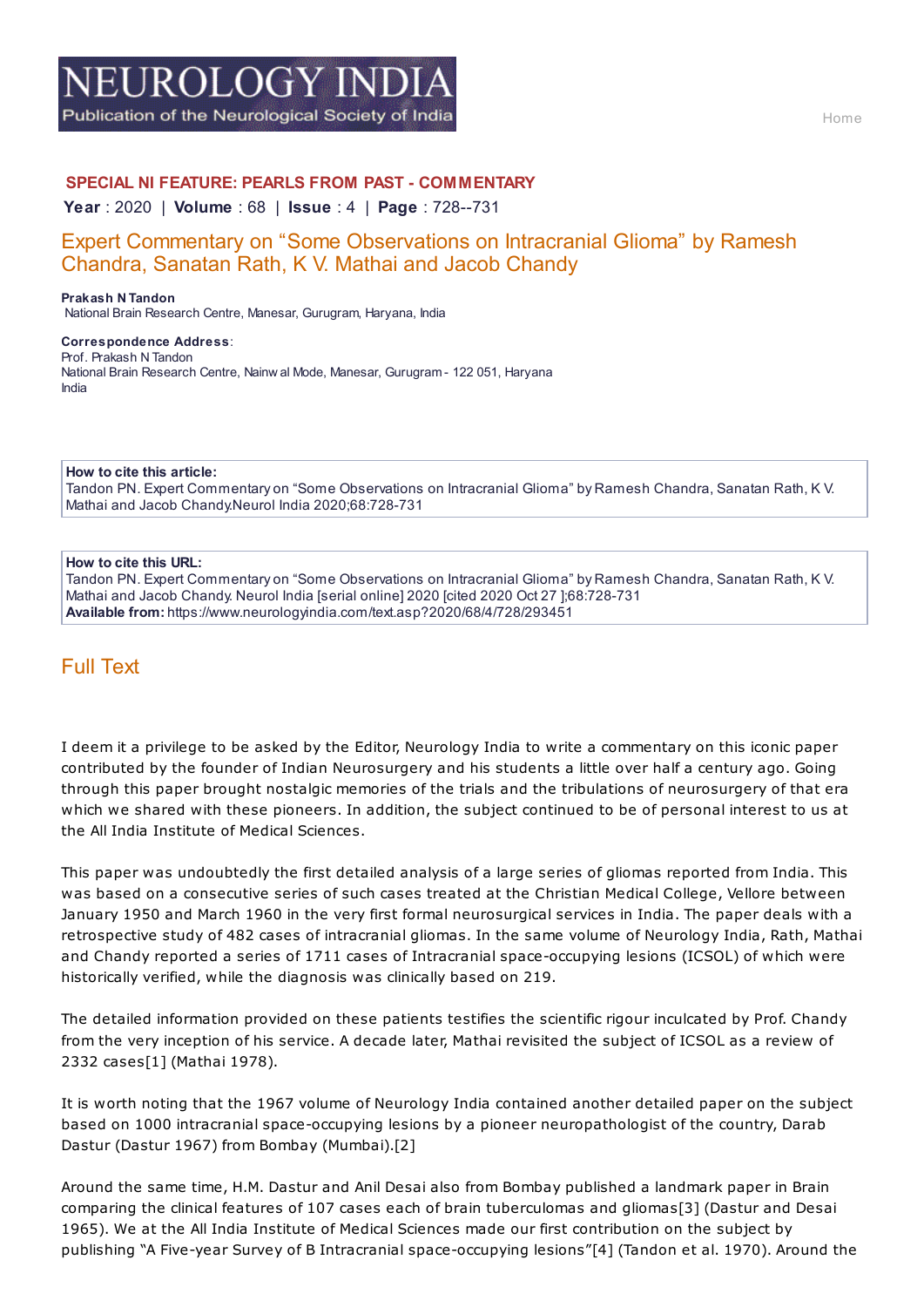same time, some other papers on intracranial space-occupying lesions, including gliomas, from CMC itself Madras and Bombay[5],[6],[7] (Abraham et al. 1964; Balasubramaniam and Ramamurthi 1964; Dastur and Iyer 1966).

It is not surprising that most of the patients arrived at the late stage of the disease. Thus, 83% of the cases had changes in fundus. It is worth noting that prior to the definitive surgery, 36% of the supratentorial, 23% of the infratentorial and 31% of the other gliomas had one or more clinical episodes of neural compromise, indicating tentorial or foraminal herniation. Bilateral papilloedema was present in 67%, 13% had secondary optic atrophy and 3% had primary optic atrophy. Thus, visual deficits were observed in nearly two-thirds of the patients; almost a third had a motor deficit. The advanced stage of the disease is reflected in the abnormalities (evidence of raised intracranial pressure) observed in nearly 80% of the plain X-rays.

For diagnosis of these tumours, one relied on old imaging techniques: pneumoencephalography, ventriculography and angiography. The authors have detailed post-operative mortality in all honesty. This was "33.1%, 37% and 30.8% respectively in supratentorial, infratentorial and third ventricular brain stem and optic glioma groups".

Before the current generation of young neurosurgeons pass a hasty adverse comment on the high surgical mortality mentioned here, it is important to refer to the international status around this time. Large series of cases reported from all over the world illustrate a similar very high immediate post-operative mortality of 20 to 40%.[8],[9],[10],[11],[12],[13],[14],[15] (Grant 1956, Elvidge & Martinez -con (1956) Levy & Elvidege (1956), Tonnis and Walter 1959, Ley et al. 1962, Jelsema and Bury 1967, Kunicki et al. 1969, Elvidge 1970.

Let me remind the readers that the series included the patients from January 1950, at a time when even CMC Vellore did not have the current basic minimal facilities for neurosurgery. I take the liberty to quote some extracts from the autobiography of Dr Chandy, "Reminiscences and Reflections". His thoughts on initiating neurosurgery at that time. "There was no one to help me, no one to guide me. There was no one to tell me what was expected of me. The very thought of speciality work in Neurology and Neurosurgery in India was not accepted anywhere at that time and no physician or surgeon could comment on it"[16] (Chandy 1988 pg 53). And, further on, "I had felt several times in my career that He, the Great Physician, was directly guiding me in making a specific decision about the operations. Such confidence and belief had helped me throughout my life" CMC Vellore which at that time was considered to be one of better-equipped hospitals, had regular anaesthesia department only one year before Dr Chandy initiated neurosurgery. A blood bank was established just around that time (Chandy 1988).

This reminds me that similar circumstances and feelings were shared by all those who initiated neurosurgery in the country around that time.\* A personal anecdote, in this regard, is included here. In 1964, three years after initiating Neurosurgery at my alma mater, K.G. Medical College, Lucknow, my mentor, Prof. Kristian Kristiansen, visited us experiencing first hand the working facilities we had. He soon after his return in a talk at MNI commented, "If I had not seen his patients alive with my own eyes, I would not have believed that surgery was possible with such limited facilities".

In this connection, it is important to quote from the paper under review; "Post-operative mortality was high during the period prior to 1961. The use of anti edema measures such as urea, steroids and CSF by-pass methods had been routine measure since then. These helped in the reduction of immediate mortality rate. The immediate mortality rate for the whole period under review was 33.8%. The mortality rate after 1961 was only 22.5%." Introduction of dexamethasone in the pre and post-operative period, first recommended by Galicich in 1961, proved to be a distinct landmark in reducing the operative mortality dramatically[17] (Galicich, French & Melby 1961). This was nearly as good as those reported from abroad.

I take this opportunity to mention our own experience of AIIMS regarding reducing post-operative mortality over the years. Before 1970 (Tandon et al. 1970), this had already come down below to 20%. However, among 500 consecutive cases of supratentorial gliomas- both of dominant and non-dominant hemispheres, operated upon between 1973-1983.[18] The postoperative mortality was 13.96% and 14.34%, respectively (Tandon et al. 1986). This further reduced to 8.4% of 639 supratentorial gliomas operated upon between 1982-1989[19] (Tandon 1994). On my request, Prof Chandra has provided the latest figures from the Department. Between 2015-19, a total of 1400 gliomas were operated upon. Four hundred among these underwent emergency surgery owing to the poor clinical conditions. The mortality rate for the planned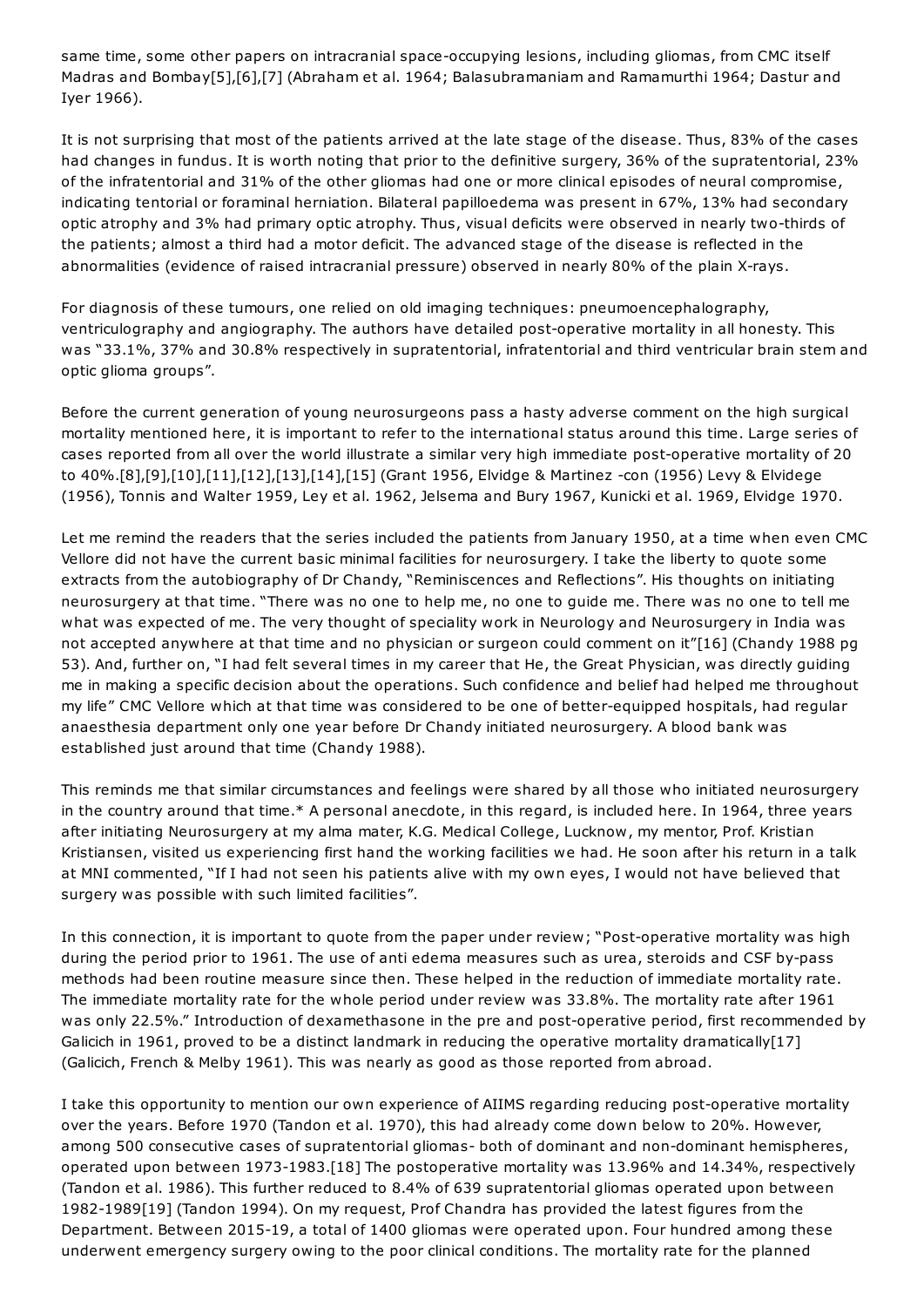surgery was less than one per cent, while those operated in an emergency; it was 4%. I have no doubt that this would be so in most neurosurgical departments in the country today.

It is interesting to note that the authors of the paper under review had found the gross total excision of the tumour to be ideal. This itself might be responsible for lower mortality since most reported series had indicated tumour biopsy to carry higher mortality. Surprisingly, the debate regarding biopsy followed by radiotherapy remained a therapeutic choice in many centres abroad especially in the UK at least till 1980.

Not only was radical/ gross total excision of these tumours was adopted as a policy, but it also appears that the centre did not exclude surgery on dominant hemispheres. The authors state that the "subtotal excision and decompression was the method of choice when the neurological function had to be preserved". Many centres abroad considered surgery on dominant hemisphere gliomas to be a contraindication (Pastzor 1980). [20]

A very important feature of the paper under review is the detailed information provided about follow-up which was available for 69%. Considering that their patients had come from all parts of the country, this is a creditable achievement. The detailed information provided on surgical outcome and follow up status can serve for comparison whenever new or different therapeutic strategies are introduced. In addition, the authors have provided valuable information on the quality of survival for various pathological types of gliomas. At the time when this paper was published, most neurosurgeons were concerned with saving life (reducing mortality) and prolonging life (duration of survival). However, now when the post-operative mortality has virtually come down to below two per cent and all efforts to prolong the duration of survival have only resulted in minor gains, only recently attention is being paid to the health-related quality of life (Ammirati et al. 1987, Brown et al. 2005).[21],[22]

However, we at AIIMS did not differentiate in our surgical approach to such tumours since we found that radical surgical decompression can be safely carried out without exacerbating the neurological deficit and even improving the existing deficit in a significant proportion of patients (Tandon et al. 1986, Tandon, Mahapatra and Khosla 1993). This was acknowledged by Garfield (1987) in the Northfield's surgery of the Nervous System. It is worth pointing out that this was prior to the availability of FMRI functional localization, or the more recent technological tools for surgery.[23],[24]

Interestingly there is a recent interest in this respect among neurosurgeons in the country. Arivazhagan (2019) has highlighted this in his paper, "Shifting goalposts and paradigm shifts: Trends in outcome evaluation in Glioma Management. A paper by Khatri et al. (2019) discusses "Health-related Quality of Life after Surgery in Supratentorial Glioma". This goes to show how advanced the authors of the paper were in their thinking on the subject, not restricted to "Chest-Beating" surgical success so common among most neurosurgeons. From the time the paper under review was published, phenomenal advances have been made with respect to tumour biology, diagnostic case and precision (CT, MRI, fMRI, Proton MRS) surgical techniques and technologies; the improvement in neuroanesthesia and intensive care facilities. Since that time, new techniques like availability of bipolar cautery, ultra-sonic aspirators, the introduction of micro neurosurgery, MRI, ultrasonic and fluorescence-guided surgery and more recently, robotic surgery have revolutionised neurosurgery.[25],[26] Similarly, there have been advances in radiotherapy, chemotherapy and the possibility of immunotherapy and gene therapy. At the same time, investigations based on molecular biology, genomics and proteomics, cytokinetic and labelling index have provided new insights already clinically utilised (Zlokovic, Michael, Apuzzo 1997; Klekner A et al. 2019, Stupp et al. 2009, Black 1999, Mineta et al. 1995, Glick et al. 1999, Mattie et al. 2005, Wildner 1999).[27],[28],[29],[30],[31],[32],[33],[34],[35],[36] Fortunately, Indian neuroscientists have kept pace with all these advances as it is evident from some of the references included here (Suri et al. 2011, Santosh et al. 2009, Sarkar et al. 2018, Sharma et al. 1985, Moiyadi 2016, Moiyadi and Stummer 2015).[37],[38],[39],[40],[41],[42]

While definite improvement has taken place in our understanding and better management of brain tumours including gliomas, it must be realised that we are still a long way from a cure. Operative mortality and morbidity has no doubt has improved, tumours that were considered inoperable at that time are now amenable to surgery. Long-term survival of selected ependymomas and medulloblastoma has been achieved. Let me quote Black (1999, "Corticosteroids, safer neuroanaesthesia, improved ICU care must take credit for this fall in mortality. CT, MR, Operating microscope, neuronavigation, functional localisation. While these developments contributed to mitigating the morbidity, they have done little to improve the ultimate prognosis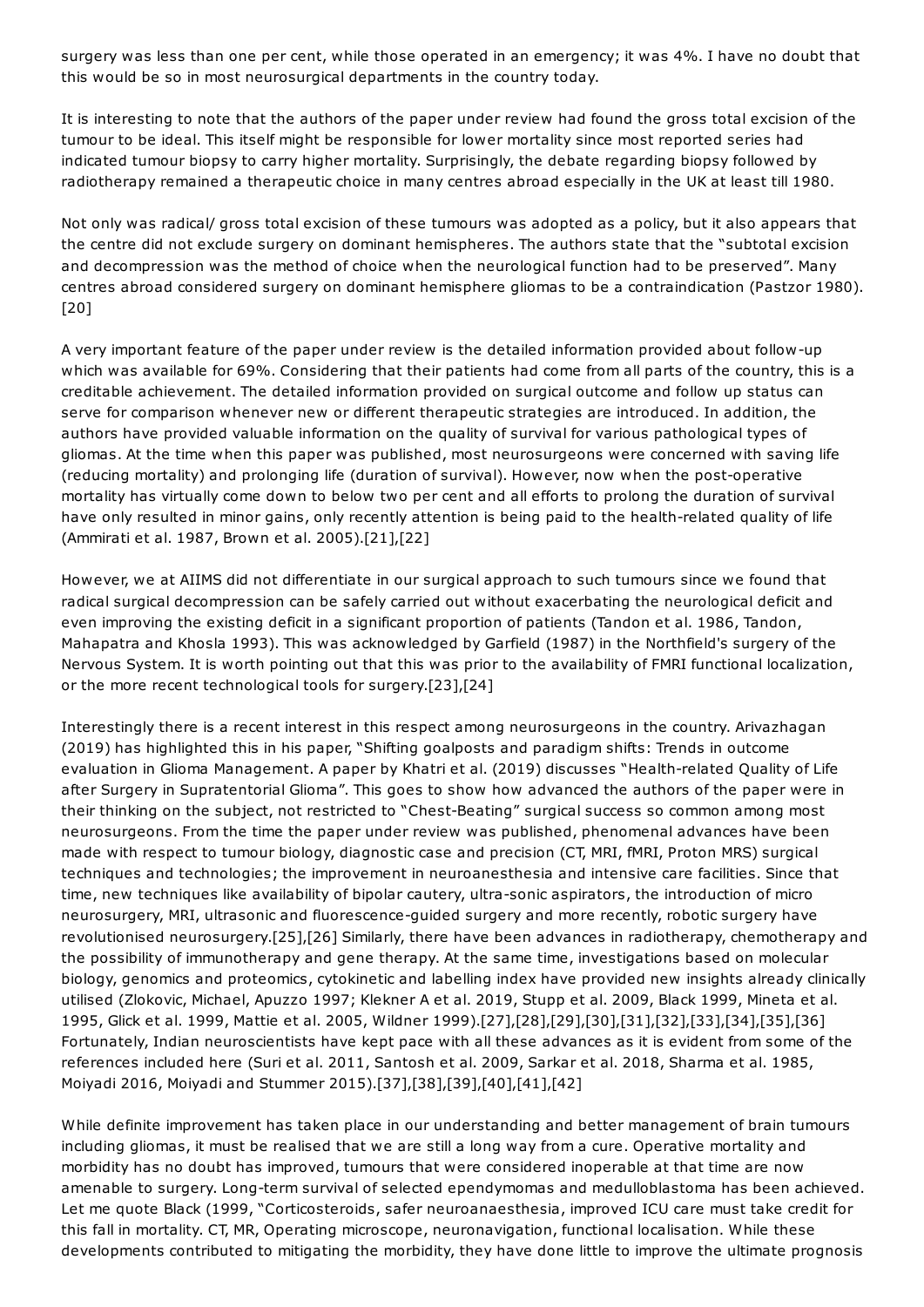of the scourge that is glioblastoma".[31] Let me add the most other surgical techniques like MR, ultrasound and fluorescent guided surgery, has to be the best of my knowledge not made real improvements in the outcome[19] (Tandon 1994).

I have taken the liberty of quoting the papers illustrating some of the advances that have taken place since the paper under review was published, to highlight that these developments had not taken place at that time. Yet this does not reduce the scientific value of this paper. It sets a standard for a rapidly increasing number of neurosurgical services in the country, illustrating the scientific rigor to be pursued in precise recording and insightfully analysing one's experience for advancing knowledge and learning lessons for further improvement. I am happy to record that the seeds sown by Dr Chandy and other pioneers of Indian Neuroscience have blossomed today. The Editor of Neurology India, on my request, provided very heartening information that during the last ten years, there were 133 articles published on gliomas in other journals mostly by Indian authors, serves as its testimony.

## **Annexure**

## [SUPPORTING:1]

# References

- 1 Mathai KV. Intracranial space-occupying lesions. Review of 2332 cases. Neurol India 1978;26:157-70.
- 2 Dastur DK. The broad field of neuropathology. A. 1000 brain "tumours", B. The encephalitides, C. Wilson's disease in India. C. Wilson's disease in India. Neurol India 1967;15:51-69.
- 3 Dastur HM, Desai AD. A compartive study of brain tuberculomas and gliomas based upon 107 case records of each. Brain 1965;88:375-96.
- 4 Tandon PN, Banerji AK, Das BS, Dar J. Intracranial space-occupying lesions: A five-year survey at AIIMS. 1970;4:119.
- 5 Abraham J, Janak S, *et al*. Gliomas of the brain. Indian J Cancer 1964;1:123.
- 6 Balasubramanium V, Ramamurthi B. Experience with glioma of Brain. Indian J Cancer 1964;1:118.
- 7 Dastur DK, Iyer CGS. Pathological analysis of 450 intracranial space-occupying lesions (1953-61). Indian J Cancer 1966;3:105.
- 8 Grant FC. A study of results of surgical treatment in 2,326 consecutive patients with a brain tumour. J Neurosurg 1956;13:479-88.
- 9 Elvidge AR, Martinez Coll A. Long term follow up of 106 cases of astrocytoma, 1928-1939. J Neurosurgery 1956;13:318-31.
- 10 Levy LF, Elvidge AR. Astrocytoma of the brain and spinal cord: A review of 176 cases, 1940-49. J Neurosurgery 1956;13:413.
- 11 Tonnis W, Walter W. Das glioblastoma multiforme. Acta Neurochir 1959;6:40-62.
- 12 Ley A, Ley Jr A, Guitart JM, Oliveras C. Surgical management of intracranial gliomas. J Neurosurg 1962;19:365-74.
- 13 Jelsma R, Bucy PC. The treatment of glioblastoma multiforme of the brain. J Neurosurg 1967;27:388- 400.
- 14 Kunicki A, Szwagrzyk E, Ladzinska M. Surgical treatment of gliomas. Excerpta Med Int Congr Ser 1969;19:193.
- 15 Elvidge AR. Long term survival in the astrocytoma series. J Neurosurgery 1970;32:660.
- 16 Chandy J. Reminiscences and reflection. Memoirs 1988. (PMID: 30038137).
- 17 Galicich JH, French LA, Melby JC. Use of dexamethasone in the treatment of cerebral oedema associated with brain tumours. J Lancet 1961;81:46.
- 18 Tandon PN, Agarwal SP, Mahapatra AK, Roy S. "Radical" surgical decompression of supratentorial gliomas. Do results justify the operation? In: Walker MD, Thomas DGT, Walker MD, Thomas DGT, editors. The Biology of Brain Tumour. Boston: Martinus Nijhoff Publishers; 1986. p. 277-86.
- 19 Tandon PN. Supratentorial gliomas: The unrelenting challenge. Neurol India 1994;42:131-46.
- 20 Pastzor E. Hemispherical intracerebral tumours inconcise neurosurgery for general practioners and students. Akademiar Klado, Budapest. 1980:62.
- 21 Ammirati M, Vick N, Liao YL, Ciric I, Mikhael M. Effect of the extent of surgical resection on survival and quality of life in patients with supratentorial glioblastomas and anaplastic astrocytomas. J Neurosurg